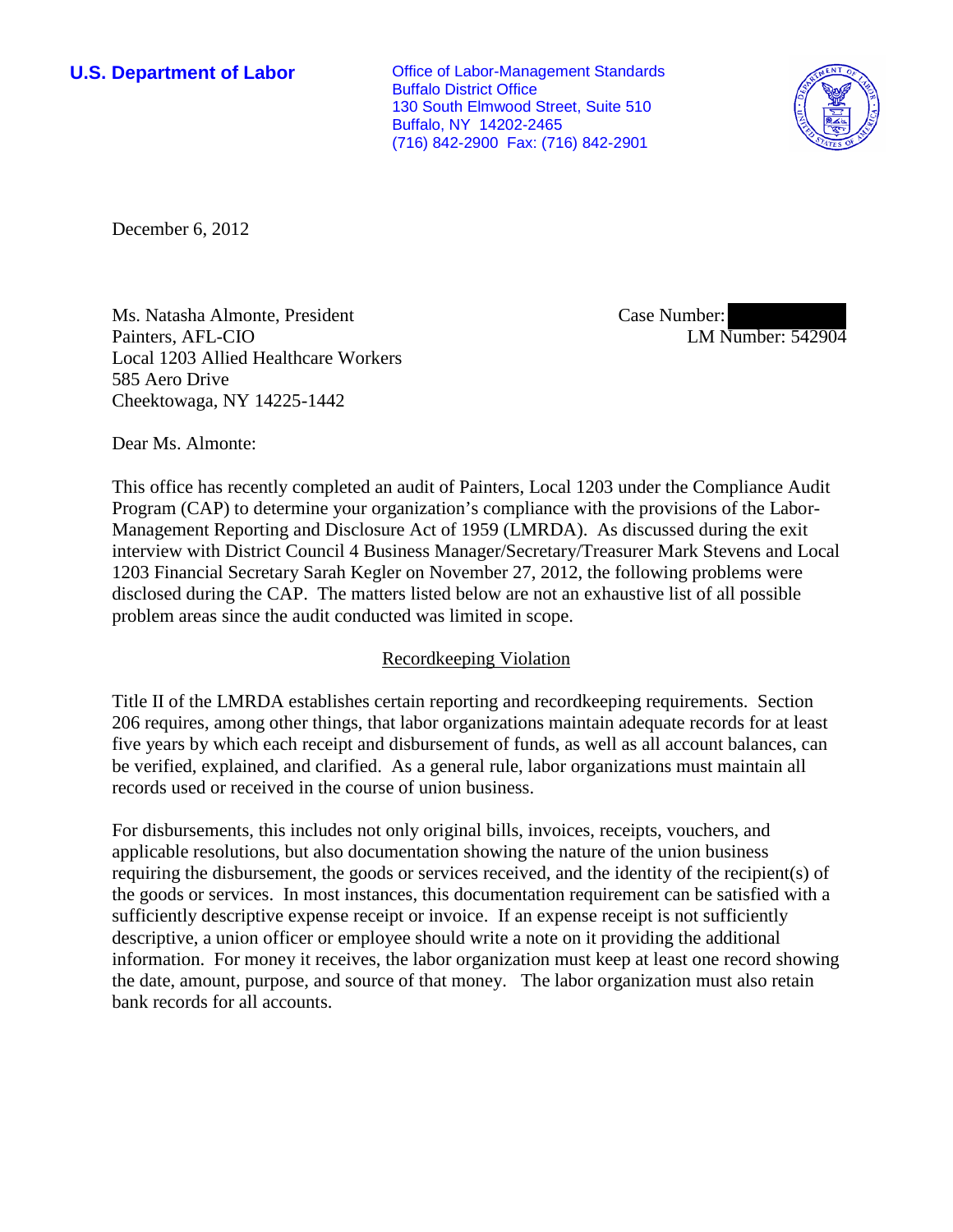The audit of Local 1203's 2011 records revealed the following recordkeeping violation:

Information not Recorded in Meeting Minutes

During the CAP opening interview OLMS was advised that the membership authorizes/approves disbursements and expenses. However, for much of 2011 Local 1203 maintained no minutes of meetings. Minutes of all membership or executive board meetings must report any disbursement authorizations made at those meetings such as the party costing \$7,349 held by the union in September 2011.

Based on your assurance that Local 1203 will retain adequate documentation in the future, OLMS will take no further enforcement action at this time regarding the above violations.

## Reporting Violations

The audit disclosed a violation of LMRDA Section 201(b), which requires labor organizations to file annual financial reports accurately disclosing their financial condition and operations. The Labor Organization Annual Report (Form LM-4) filed by Local 1203 for the fiscal year ended December 31, 2011, was deficient in the following areas:

1. Disbursements to Officers

Local 1203 did not include some payments to officers totaling at least \$1,200 in the amounts reported Item 18 (total payments to officers and employees during the reporting period).

The instructions state the union must enter the total amount of all payments to officers and employees made by the labor organization during the reporting period. The amount should include, for example, gross salaries (before tax withholdings and other payroll deductions); lost time pay; monthly, weekly, or daily allowances; and disbursements for conducting official business of the labor organization as well as disbursements which were essentially for the personal benefit of the officer or employee.

## 2. Total Disbursements

Local 1203 did not accurately report all disbursements made in Item 17 (total disbursements made by your organization during the reporting period). Local 1203 reported \$11,161 in disbursements when the correct amount was \$13,161.

I am not requiring that Local 1203 file an amended LM report for 2011 to correct the deficient items, but Local 1203 have agreed to properly report the deficient items on all future reports it files with OLMS.